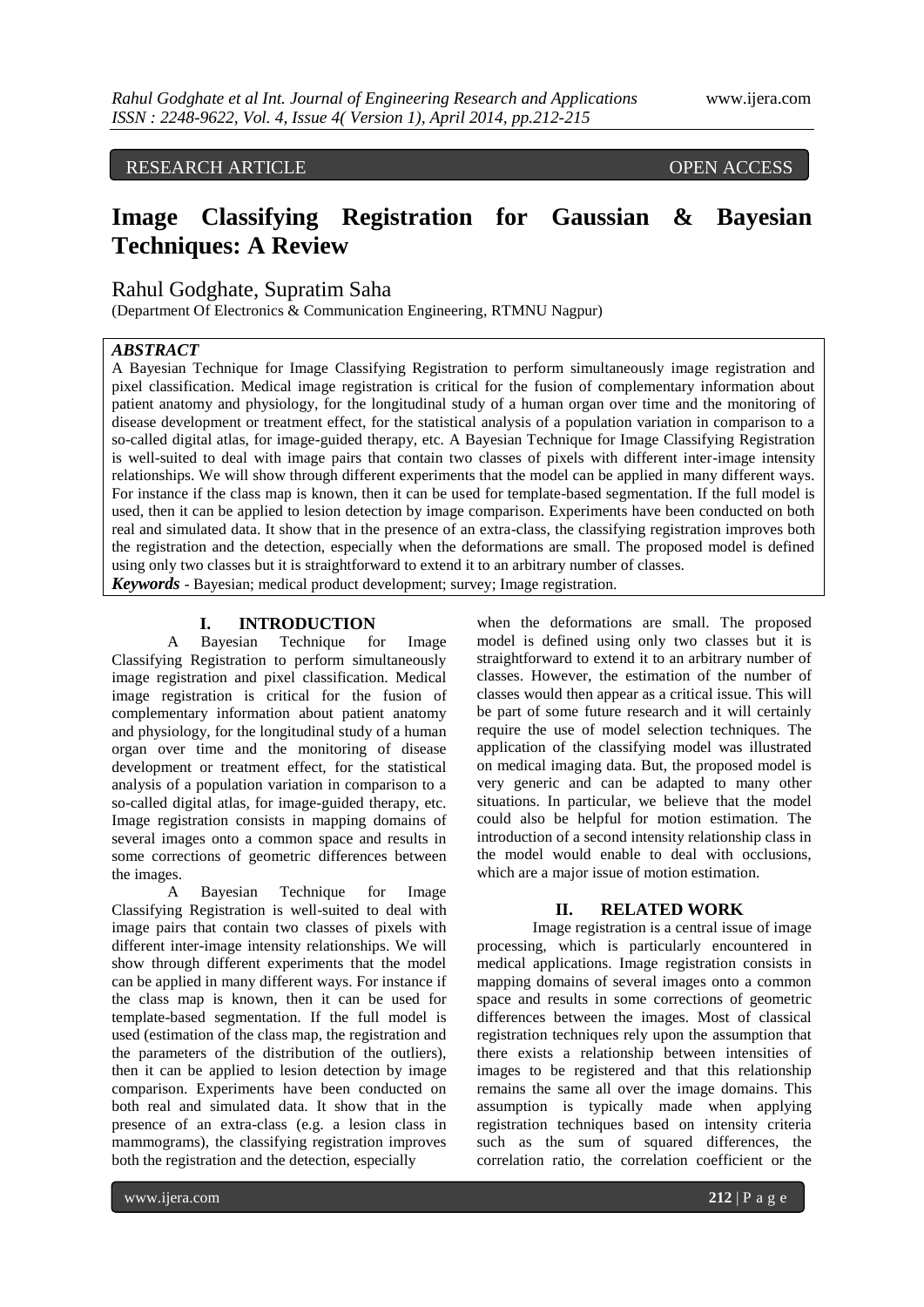mutual information. But such an assumption is not always satisfied. As an example, let us mention the medical imaging case when a contrast agent is used to enhance some pathological tissues . After enhancement, intensities of normal tissues and lesions are likely to differ, even though they can be the same before enhancement. So, a same intensity before enhancement may correspond to several intensities after enhancement. Hence, with contrastenhanced imaging modalities, the relationship between image intensities is neither unique, nor spatially invariant. It mainly depends on the type of observed tissues. In such cases, ignoring the spatial context may lead to locally establishing an inaccurate or even inconsistent correspondence between homologous geometric structures. This issue was documented in, where it is shown that such non-rigid registration would wrongly change the size of nondeformed contrast-enhanced structures. In the literature, there have been several works dealing with image registration in the presence of multiple pixel classes. These works can mainly be divided into two categories: those based on robust estimation and mixture models, and those combining registration and classification (or segmentation). Robust estimation is a statistical approach which has been widely applied to image processing . This approach involves the definition of outliers, which are characterized as elements deviating from a normal model, detected and possibly rejected. Applied to optical flow estimation and image registration, robust estimation helps to reduce the influence of large insignificant image differences on the optical flow or the deformation estimation. However, these approaches offer poor characterizations of outliers, which are usually described as pixels generating large image differences. They cannot deal with complex situations arising from medical imaging applications. More general robust estimation approaches are based on mixture models.

# **III. PROBLEM FORMULATION : WORK PLAN & METHODOLOGY & OBJECTIVE**

This list was incorporated into a questionnaire which asked respondents to rate each topic as low, medium or high clinical priority as well as low or high economic priority. It was made clear that respondents would be rating the priority for each topic to be included in a clinical guideline to be published in two years' time. The questionnaire also asked respondents to suggest any additional topics they would like to see included with an equivalent assessment of their priority. Questionnaires were subsequently sent to the Breast Cancer Advisory Groups of all 37 cancer networks in England and Wales with a request for a 4-week turnaround. (A list of all cancer networks can be found on the Cancer Action Team website at the DH). Questionnaires were also sent via the Patient and Public Involvement Programme (PPIP) at NICE to all relevant patient/carer stakeholder organizations . The scores from each completed questionnaire were aggregated by NCC-C staff and ranked. These results together with information on identifiable practice variation (see needs assessment) were presented to the GDG at its first meeting. The list of prioritised topics produced via the questionnaire survey was in no way definitive and the GDG used these results to agree their final priorities for the clinical questions.

For clinical questions about interventions, the PICO framework was used. This structured approach divides each question into four components: the patients (the population under study – P), the interventions (what is being done - I), the comparisons (other main treatment options  $- C$ ) and the outcomes (the measures of how effective the interventions have been  $-$  O). Where appropriate, the clinical questions were refined once the evidence had been searched and, where necessary, sub-questions were generated.



#### **3.1 BAYESIAN APPROACH**

A typical Bayesian analysis can be outlined in the following steps.

- 1. Formulate a probability model for the data.
- 2. Decide on a prior distribution, which quantifies the uncertainty in the values of the unknown model parameters before the data are observed.
- 3. Observe the data, and construct the likelihood function based on the data and the probability model. The likelihood is then combined with the prior distribution to determine the posterior distribution, which quantifies the uncertainty in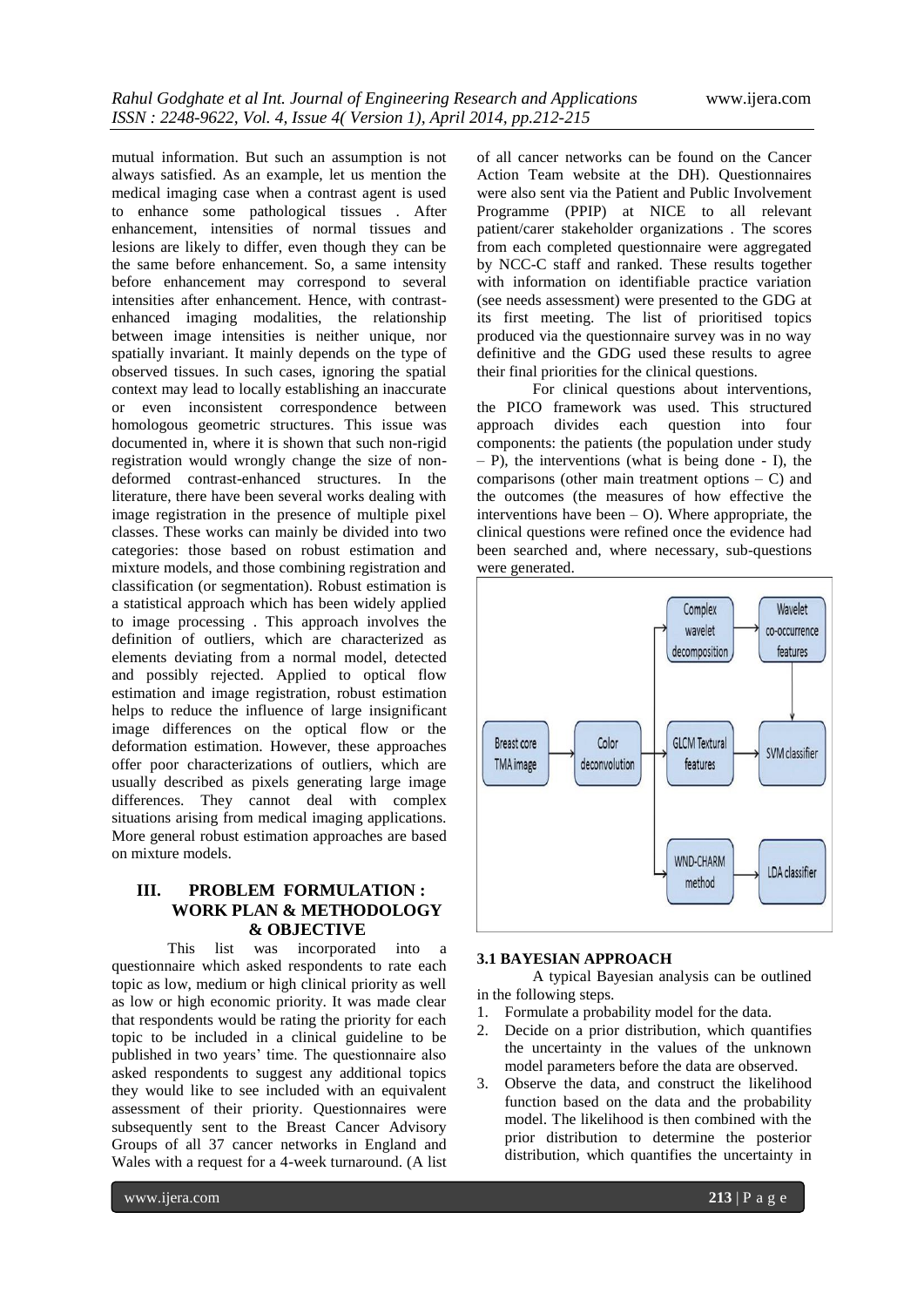the values of the unknown model parameters after the data are observed.

4. Summarize important features of the posterior distribution, or calculate quantities of interest based on the posterior distribution. These quantities constitute statistical outputs, such as point estimates and intervals.

The main goal of a typical Bayesian statistical analysis is to obtain the posterior distribution of model parameters. The posterior distribution can best be understood as a weighted average between knowledge about the parameters before data is observed (which is represented by the prior distribution) and the information about the parameters contained in the observed data (which is represented by the likelihood function). From a Bayesian perspective, just about any inferential question can be answered through an appropriate analysis of the posterior distribution. Once the posterior distribution has been obtained, one can compute point and interval estimates of parameters, prediction inference for future data, and probabilistic evaluation of hypotheses.

## **3.2 REGISTRATION MODEL**

We address a complex image registration issue arising while the dependencies between intensities of images to be registered are not spatially homogeneous. Such a situation is frequently encountered in medical imaging when a pathology present in one of the images modifies locally intensity dependencies observed on normal tissues. Usual image registration models, which are based on a single global intensity similarity criterion, fail to register such images, as they are blind to local deviations of intensity dependencies. Such a limitation is also encountered in contrast-enhanced images where there exist multiple pixel classes having different properties of contrast agent absorption. In this paper, we propose a new model in which the similarity criterion is adapted locally to images by classification of image intensity dependencies. Defined in a Bayesian framework, the similarity criterion is a mixture of probability distributions describing dependencies on two classes. The model also includes a class map which locates pixels of the two classes and weighs the two mixture components. The registration problem is formulated both as an energy minimization problem and as a maximum a posteriori estimation problem. It is solved using a gradient descent algorithm. In the problem formulation and resolution, the image deformation and the class map are estimated simultaneously, leading to an original combination of registration and classification that we call image classifying registration. Whenever sufficient information about class location is available in

applications, the registration can also be performed on its own by fixing a given class map. Finally, we illustrate the interest of our model on two real applications from medical imaging: template-based segmentation of contrast-enhanced images and lesion detection in mammograms. We also conduct an evaluation of our model on simulated medical data and show its ability to take into account spatial variations of intensity dependencies while keeping a good registration accuracy.

### **3.3 GAUSSIAN DISTRIBUTION**

Gaussian Distribution Function

|          | Distribution   Functional Form | Mean | Standard<br>Deviation |
|----------|--------------------------------|------|-----------------------|
| Gaussian |                                | a    |                       |

If the number of events is very large, then the Gaussian distribution function may be used to describe physical events. The Gaussian distribution is a continuous function which approximates the exact [binomial distribution](http://hyperphysics.phy-astr.gsu.edu/hbase/math/disfcn.html#c2) of events.

The Gaussian distribution shown is normalized so that the sum over all values of x gives a probability of 1. The nature of the Gaussian gives a probability of 0.683 of being within one standard deviation of the mean. The mean value is a=np where n is the number of events and p the probability of any integer value of x (this expression carries over from the binomial distribution). The standard deviation expression used is also that of the binomial distribution.

The Gaussian distribution is also commonly called the "normal distribution" and is often described as a "bell-shaped curve".